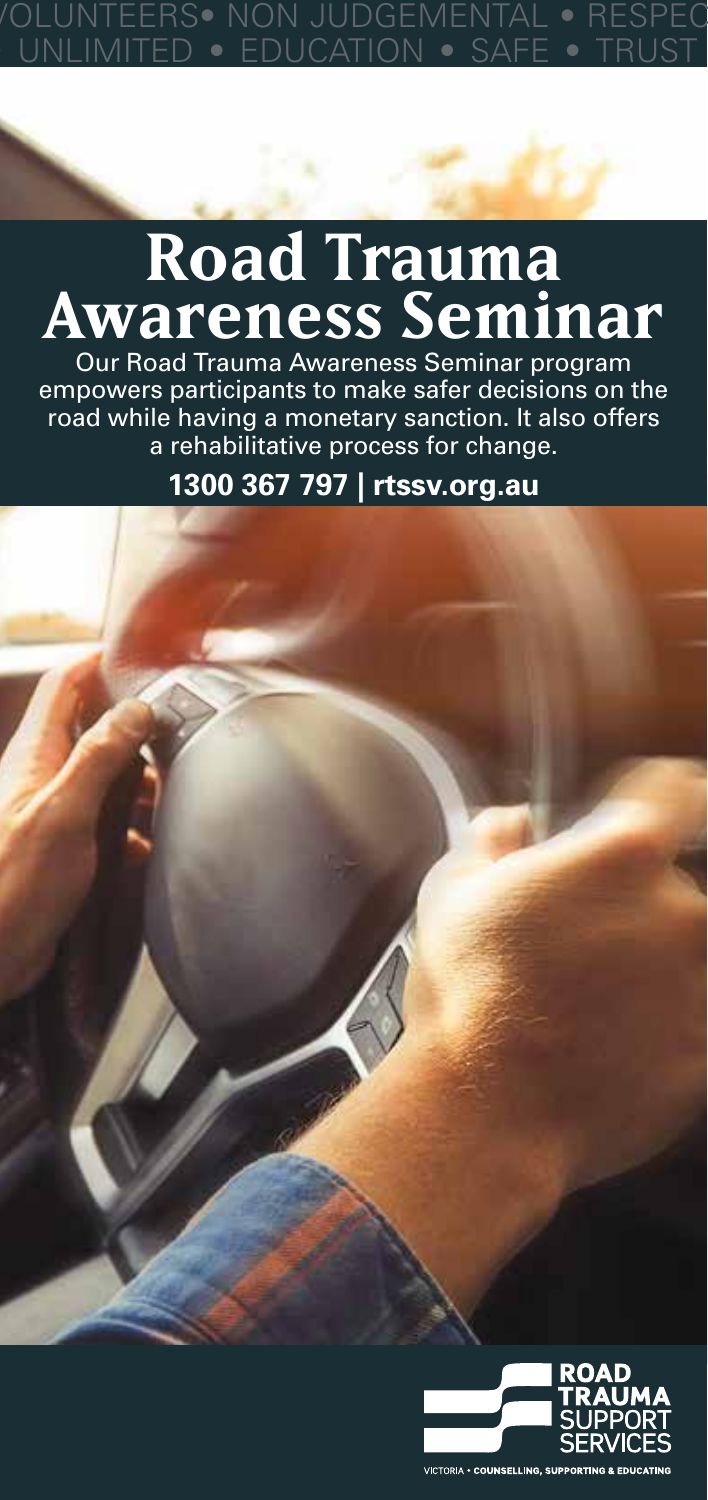NFIDENTIAL • EMPATHY • VOLUNTEERS• NON JUDGEMEN EDUCATION • CONNECTED • I HEAR YOU • UNLIMITED • A SPACE TO BE WHO YOU ARE • SAFE

## **Education**

The program is based on a sound theoretical model of restorative justice principles and three psychological models:

- 1.Narrative Discourse
- 2.Experiential Learning
- 3.Cognitive Behavioural Therapy

It encourages behavioural change through a process of education, reflection and prevention.

The Road Trauma Awareness Seminar (RTAS) program is regularly reviewed and evaluated.

## **Outcomes**

Participants commonly start the program displaying disinterest, bravado and lack of remorse. However, due to the program's focus on behaviour change rather then blame, participants typically experience a noticeable shift in attitude. They are empowered to make choices toward being a safer road user.

*"I will now respect fellow road users and consider how my decisions may affect others. I am going to also add a physical reminder to my car on how important it is to drive safely."* Campbell



## **Road Trauma Awareness Seminars**

Our program aligns with the Victorian Government's Safe System approach to improve driver attitudes and behaviours, to support safer road user behaviour.

The program includes:

- 21/2 hour seminar
- 31 state-wide locations
- Small groups of 10 participants per seminar
- Sound educational theories
- Interactive, exploring risks and alternatives to current driving practices
- Participant follow up and ongoing contracted behaviour modification
- Participant behaviour/attitude self-assessments
- Working in collaboration education and enforcement, complements existing enforcement
- Conversations with people impacted by trauma on our roads
- Helps to reduce illegal driving behaviour and rates of recidivism

*"Thanks to the Road Trauma Awareness Seminar I have taken away that I need to be more aware of the people around me and to think about the consequences of my actions and how it could impact other lives in a major way."* Lachlan

*"This program has taught me never to drink and drive again but, more importantly, I will be educating my children about the importance of road safety and setting an example."* Stephen

*"I have made the conscious decision to drive slower, be more considerate to other drivers and to be aware of the consequences of reckless driving."* Anonymous

## **Our Community**

Road Trauma Support Services Victoria (RTSSV) is committed to educating the community and to raising public awareness about road trauma and how it affects people's lives. A vital part of this educational work is delivered by our volunteers who share their personal stories about road trauma.

Road Trauma Support Services Victoria is a not-for-profit organisation contributing to the safety and wellbeing of Victorian road users.

## Road Trauma Awareness Seminars